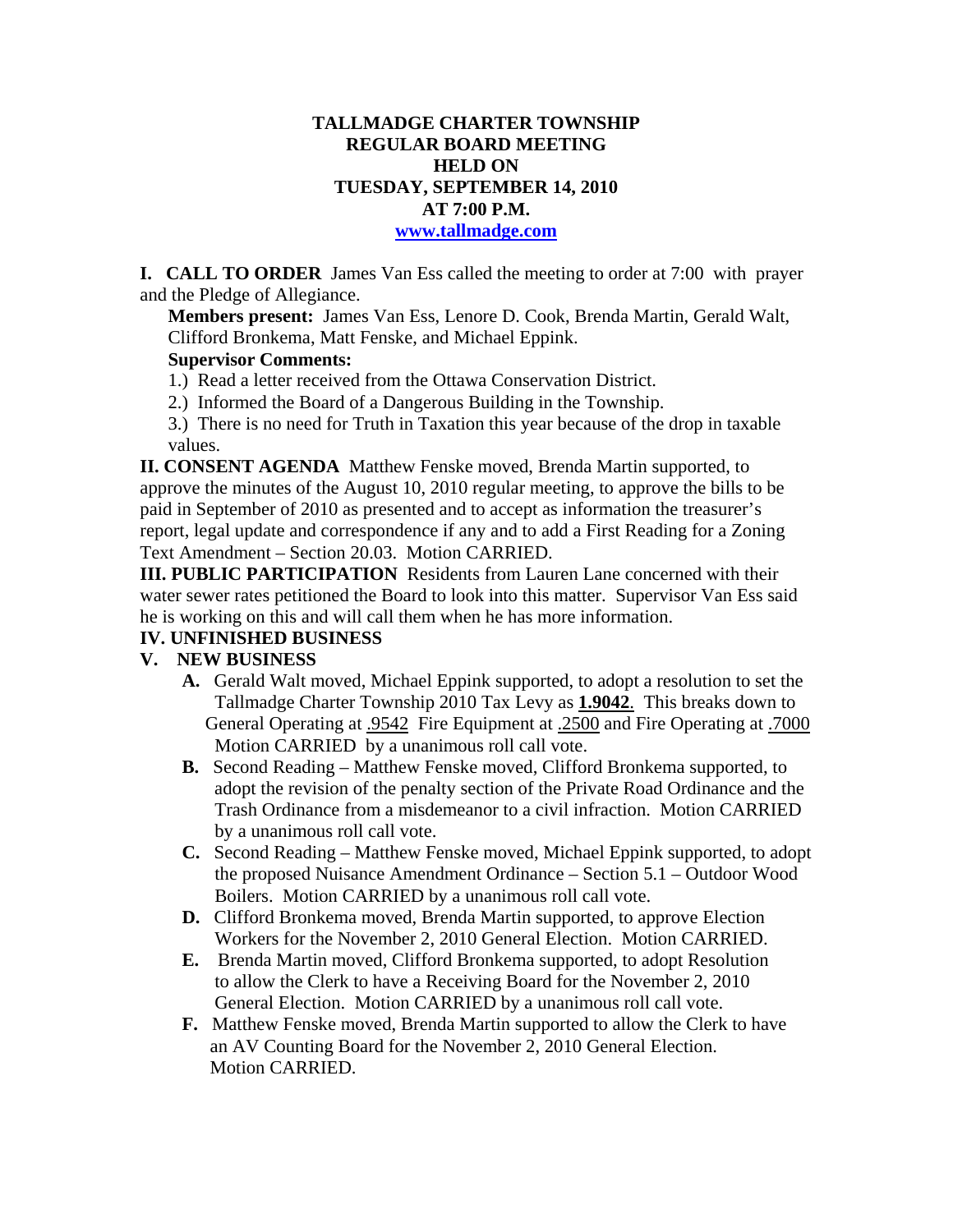**G.** Lenore Cook moved, Gerald Walt supported, to add Chuck Dyk, Building Inspector and Case Pols Mechanical/Plumbing Inspector with P C I to meet State requirements. Motion CARRIED.

**H.** First Reading – Zoning Text Amendment – Section 20.03 – Penalties.

# **VI. COMMITTEE REPORTS**

 Gerald Walt gave a report on the Fire Board Meeting Matthew Fenske informed the Board that the Planning Commission is looking into regulations regarding Halfway Housing.

# **VII. INFORMATIONAL ITEMS**

Fire Department Report Fire Board Minutes Sheriff Department Report List of Building Permits issued in August of 2010 Planner and Zoning Enforcer Report

# **VIII. ADJOURNMENT Meeting adjourned at 8:58 p.m.**

**Respectfully submitted,** 

**Lenore D. Cook, Clerk**